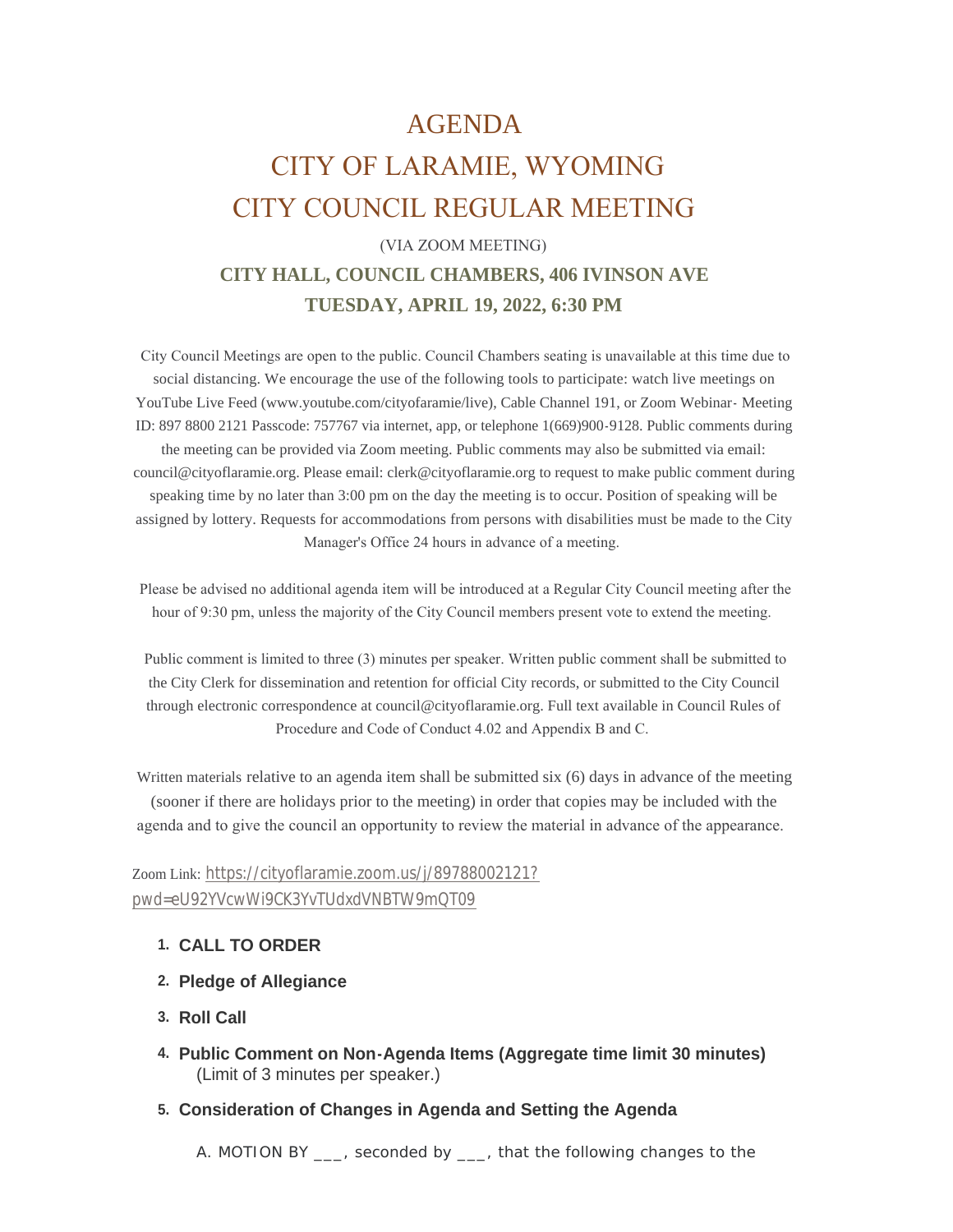Agenda be approved:

B. MOTION BY , seconded by , that the Agenda be set as submitted or changed.

## **PROCLAMATIONS/PUBLIC HEARINGS/NOTIFICATIONS 6.**

#### **PROCLAMATIONS & PRESENTATIONS 6.A.**

## **PROCLAMATION: Earth Day 2022 6.A.i.**

Documents:

[Earth Day Proclamation 2022.pdf](https://www.cityoflaramie.org/AgendaCenter/ViewFile/Item/12215?fileID=16757)

## **PUBLIC HEARING 6.B.**

## **PUBLIC HEARING: Renewal of Bar and Grill Liquor License No. BG-6.B.i. 11 for Eleventy Billion LLC dba Lovejoy's Bar and Grill located at 101 E Grand Ave**

Documents:

[PH Notice Renewal Eleventy Billion LLC BG11 4-19-22.pdf](https://www.cityoflaramie.org/AgendaCenter/ViewFile/Item/12221?fileID=16762)

## **PUBLIC HEARING: Indian Heights Preliminary Plat 6.B.ii.**

Documents:

[Legal Ad CC Public Meeting 04-19-22 short .pdf](https://www.cityoflaramie.org/AgendaCenter/ViewFile/Item/12225?fileID=16779)

## **ANNOUNCEMENTS 6.C.**

- **Monthly Staff Recognition 6.C.i.**
	- o Dru Nichols (Water Treatment Operator)

## **Disclosures by City Council Members 7.**

#### **Approval of Consent Agenda 8.**

Items listed on the Consent Agenda are considered to be routine and will be enacted by one motion in the form listed below. There will be no separate discussion of these items unless a Councilor so requests, in which case the item will be removed from the Consent Agenda and will be considered on the Regular Agenda.

MOTION BY \_\_\_\_, seconded by \_\_\_\_\_, that the Consent Agenda be approved and that each specific action on the Consent Agenda be approved as indicated.

#### **CONSENT AGENDA 9.**

**MINUTES: City Council Meeting Minutes from March 29, 2022, and April 9.A. 5, 2022**

**Action:**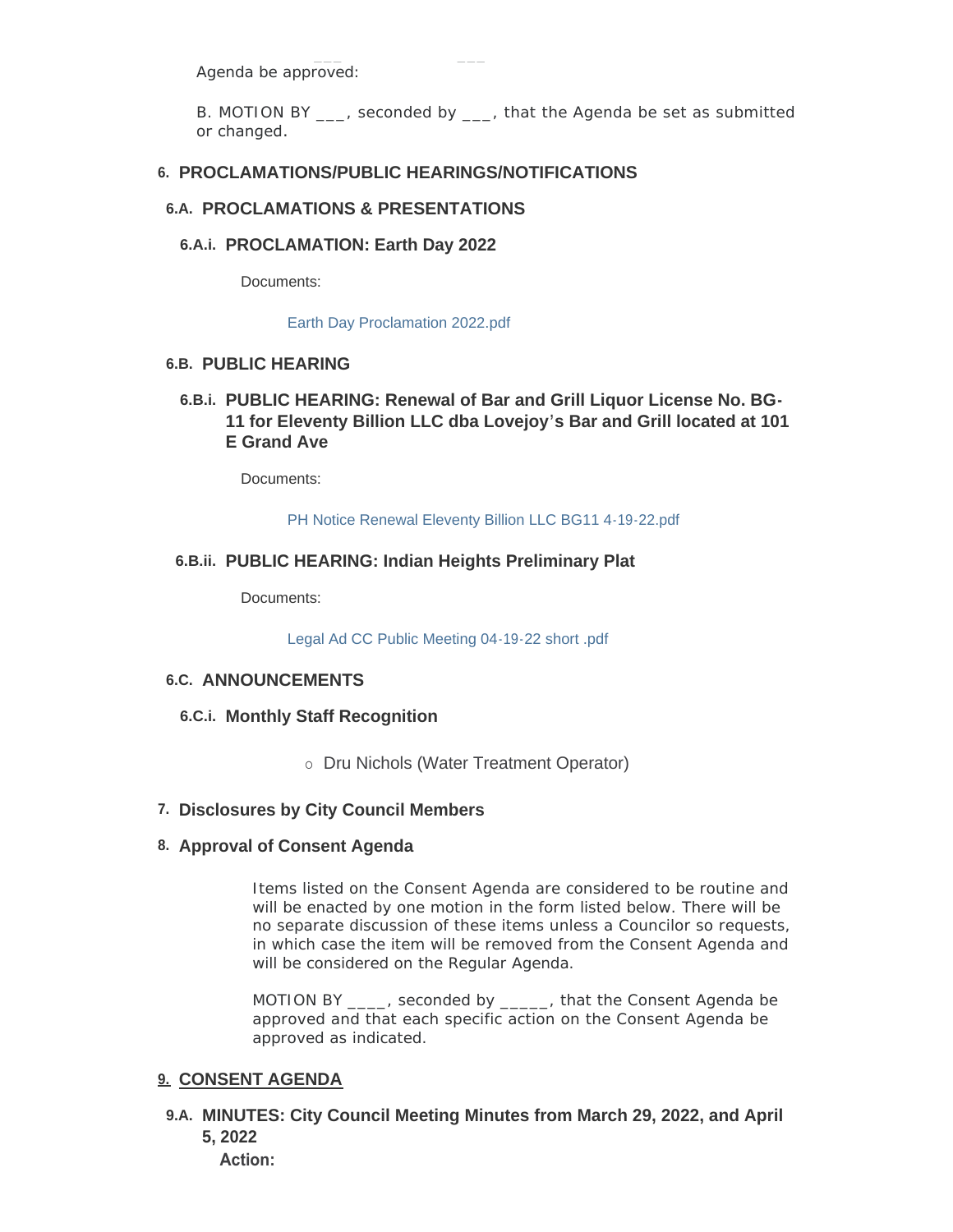that Council approve the Minutes of the following City Council meetings: the Public Hearing and Regular Meeting of April 5, 2022, and the Special Meetings of March 29, and have them placed on file for public inspection. **[Bartholomew, CC]**

Documents:

[Minutes 4-5-22.pdf](https://www.cityoflaramie.org/AgendaCenter/ViewFile/Item/12239?fileID=16782) [PH OO 2043 Amend Sections 15.10 Child Care Centers 4-5-22.pdf](https://www.cityoflaramie.org/AgendaCenter/ViewFile/Item/12239?fileID=16783) [PH OO 2044 Amend Sections 15.10, 15.12, 15.14 Dimensional Standards 4-5-](https://www.cityoflaramie.org/AgendaCenter/ViewFile/Item/12239?fileID=16784) 22.pdf [PH New Bar and Grill License BG-11 Eleventy Billion 4-5-22.pdf](https://www.cityoflaramie.org/AgendaCenter/ViewFile/Item/12239?fileID=16785) [Minutes 3-29-22.pdf](https://www.cityoflaramie.org/AgendaCenter/ViewFile/Item/12239?fileID=16786)

#### **MINUTES: Minutes from the December 9, 2021 Traffic Safety 9.B. Commission**

**Action:**

Move to acknowledge receipt of the December 9, 2021, Traffic Safety Commission Minutes and place them on file for public inspection. **[Webb, PW]**

Documents:

[Cover Sheet 04.19.22 TSC Minutes.pdf](https://www.cityoflaramie.org/AgendaCenter/ViewFile/Item/12209?fileID=16728) [TSC 12.09.21 Minutes Combined.pdf](https://www.cityoflaramie.org/AgendaCenter/ViewFile/Item/12209?fileID=16729)

## **MINUTES: Minutes from the January 13, 2022 Monolith Ranch Advisory 9.C. Committee Meeting**

**Action:**

Move to acknowledge receipt of the Minutes from the Monolith Ranch Advisory Committee's January 13, 2022, Regular Meeting and place them on file for public inspection.

**[Webb, PW]**

Documents:

[Cover Sheet 04.19.22 MRAC Minutes.pdf](https://www.cityoflaramie.org/AgendaCenter/ViewFile/Item/12210?fileID=16730) [01.13.22 Minutes Combined.pdf](https://www.cityoflaramie.org/AgendaCenter/ViewFile/Item/12210?fileID=16731)

## **CEMETERY DEEDS: Cemetery Deeds for April 1-15, 2022 9.D.**

#### **Action:**

that the Cemetery Deeds for April 1-15, 2022 be accepted, and the Mayor and City Clerk be authorized to sign and have them recorded in the Office of the County Clerk. **[Feezer, ACM]**

**LICENSE: Renewal of Bar and Grill Liquor License No. BG-11 for 9.E.**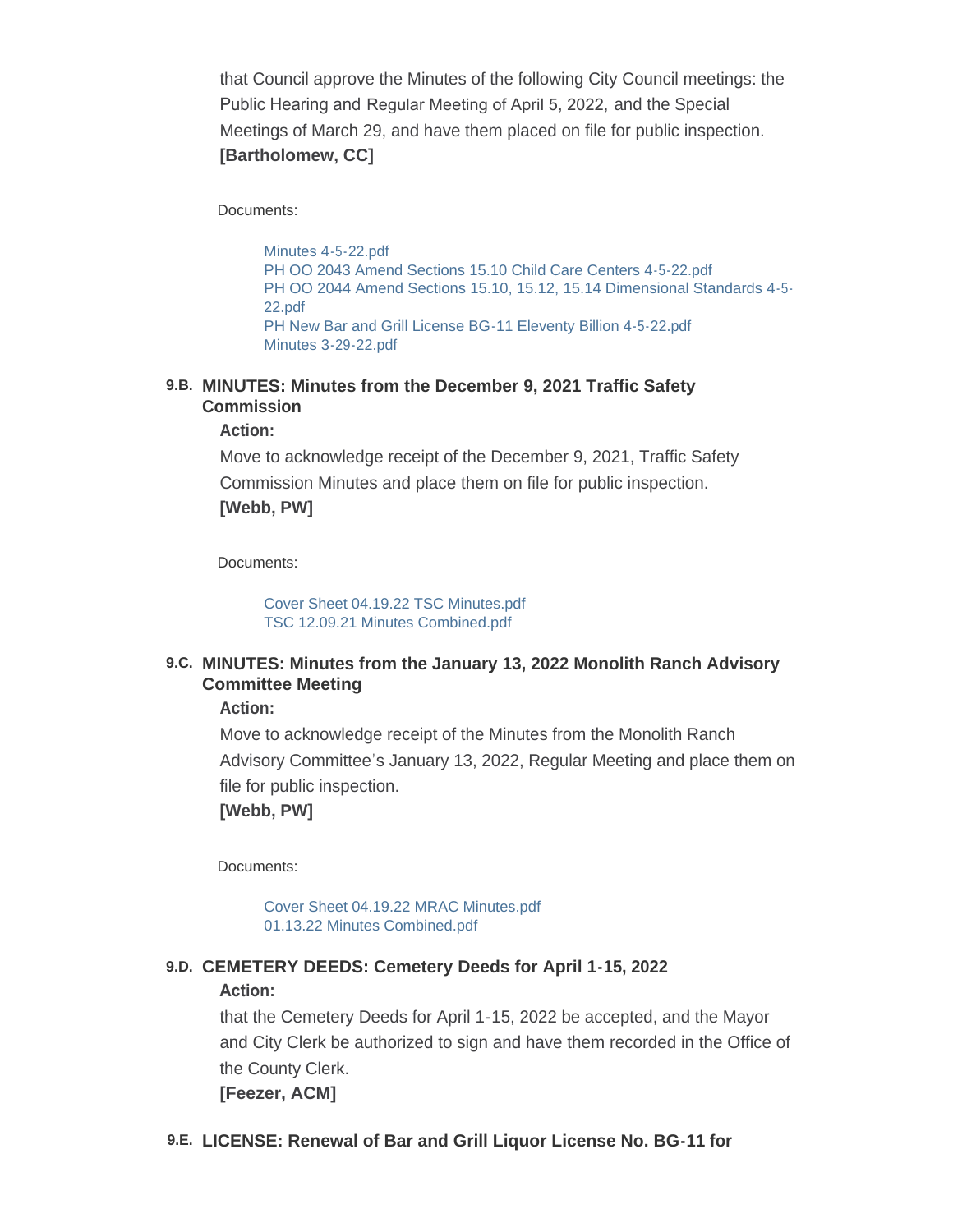## **Eleventy Billion LLC dba Lovejoy's Bar and Grill located at 101 E Grand Ave**

**Action:**

I move that City Council approve the application for a renewal Bar and Grill Liquor License No. BG-11, to Eleventy Billion, LLC dba Lovejoy's Bar and Grill, 101 Grand Ave, Laramie, Wyoming for the licensing term May 8, 2022, thru May 07, 2023, and authorize the Mayor and City Clerk to sign. **[Bartholomew, CC]**

Documents:

[Cover Sheet LLrenew-Lovejoys BG 4-19-22.pdf](https://www.cityoflaramie.org/AgendaCenter/ViewFile/Item/12223?fileID=16774) [BG-11 Eleventy Billion LLC Renewal LL Redacted 4-19-22.pdf](https://www.cityoflaramie.org/AgendaCenter/ViewFile/Item/12223?fileID=16775)

## **AGREEMENT EXTENSION: Community Partner Appropriation for 9.F. Laramie Soccer Club Irrigation Use for Turf Establishment Action:**

I move to extend the Approve Community Partner award of for Youth Sports to the Laramie Soccer Club (LSC) for irrigation support to establish turf at the new soccer fields located directly south of the Albany County Fairgrounds. The City will directly pay for 75% of irrigation used by LSC water through outside agency funding up to 800 units per month with a maximum award of \$30,000 and appropriately amend the partnership agreement through 2024.

## **[Brown, COO]**

Documents:

#### [Cover Sheet - Soccer Club.pdf](https://www.cityoflaramie.org/AgendaCenter/ViewFile/Item/12208?fileID=16727)

## **AMENDMENT AGREEMENT: Amendment 1 to Professional Engineering 9.G. Services Agreement for the 2021 Priority Sewer Design Action:**

I move to approve Amendment #1 to the Professional Engineering Services Agreement for the 2021 Priority Sewer Design with SolTerra Engineering to complete the design of additional sewer main replacement in the amount of \$14,870.00 for a total amount not to exceed \$53,575.00 and authorize the Mayor and City Clerk to sign.

**[Webb, PW]**

Documents:

[Cover Sheet 2021 Priority Sewer Design Amendment 01.pdf](https://www.cityoflaramie.org/AgendaCenter/ViewFile/Item/12214?fileID=16741) Amend 1\_2021\_Priority\_Sewer\_Design.pdf [Agree.C-3768 SolTerra Engineering 2021 Priority Sewer Design 2-15-22.pdf](https://www.cityoflaramie.org/AgendaCenter/ViewFile/Item/12214?fileID=16742)

**RESOLUTION: Resolution 2022-26, Amending Language to American 9.H. Rescue Plan Act (ARPA) Funding Action:**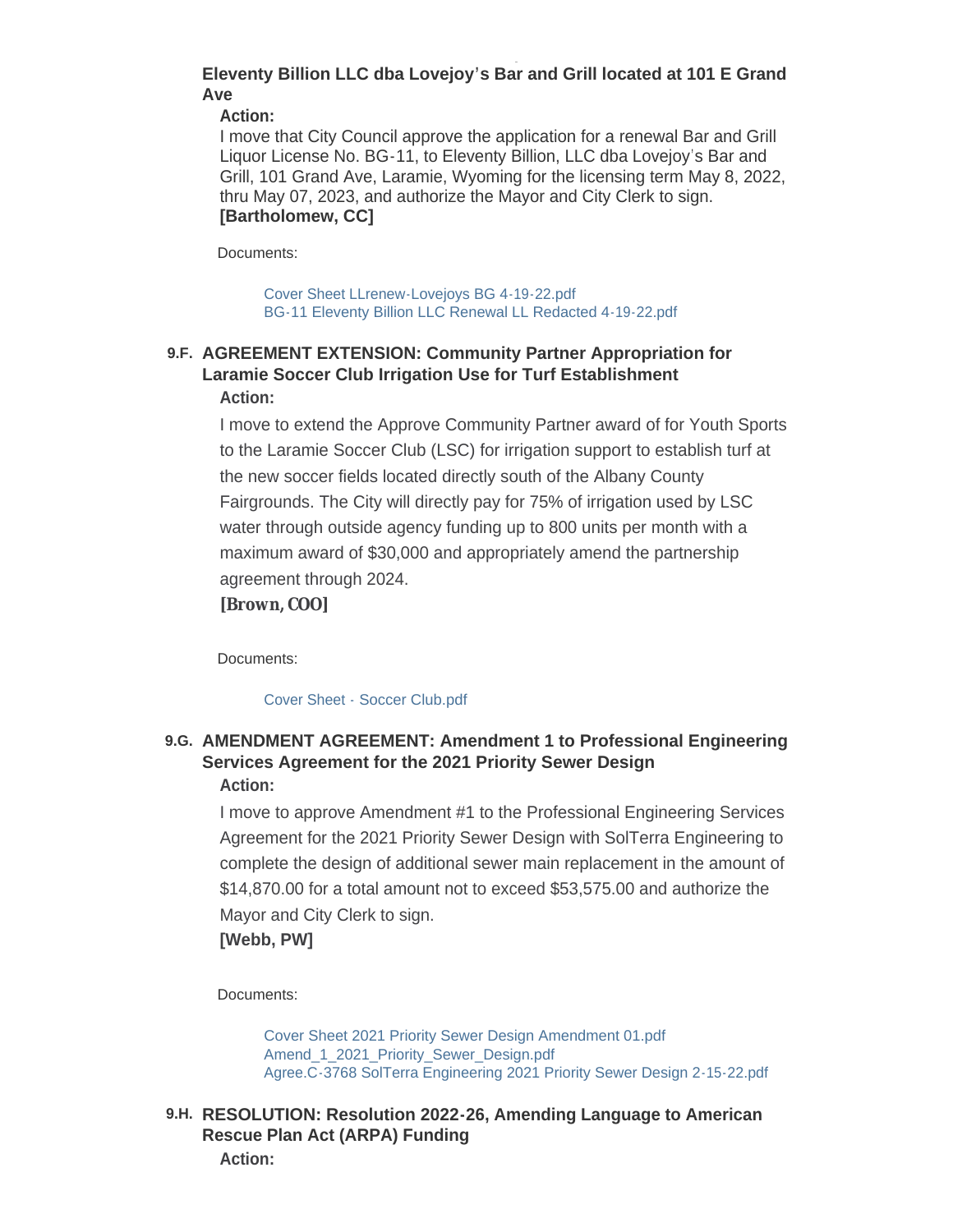move to approve Resolution 2022-26, amending language in Resolution 2021-61 for appropriations totaling \$5,673,340 for the American Rescue Plan Act (ARPA) for the fiscal year 2021-2022 to change allocation of ARPA funding for projects to total revenue recapture, and authorize the Mayor and City Clerk to sign.

## **[Brown, COO]**

Documents:

[Cover Sheet Reso 2022-26 ARPA.pdf](https://www.cityoflaramie.org/AgendaCenter/ViewFile/Item/12217?fileID=16789) [Res 2022-26.pdf](https://www.cityoflaramie.org/AgendaCenter/ViewFile/Item/12217?fileID=16752)

## **RESOLUTION: Resolution 2022-27, Supporting Initiatives in the Historic 9.I. Downtown District in an Effort to Assist with Economic Development. Action:**

that City Council approve Resolution 2022-27, supporting initiatives in the Downtown District in an effort to assist with economic development efforts, and authorize the Mayor and Clerk to sign.

#### **[Feezer, ACM]**

Documents:

[Resolution 2022.27 Downtown Initiative Resolution Cover Sheet.pdf](https://www.cityoflaramie.org/AgendaCenter/ViewFile/Item/12220?fileID=16760) [Resolution 2022.27 Downtown District Initiatives Resolution.pdf](https://www.cityoflaramie.org/AgendaCenter/ViewFile/Item/12220?fileID=16761)

## **ORDINANCE: Original Ordinance No. 2043, amending various sections 9.J. of Title 15.10 of Laramie Municipal Code regarding permitting Family Child Care Centers and Type 2 Child Care Homes.**

Third and Final Reading. (Introduced by Cumbie) **Action:**

to approve Original Ordinance No. 2043, amending Table 15.10-1: Table of Allowed Uses and Chapter 15.10.020.D.5: Additional Standards for Specific Accessory Uses and Structures of Laramie Municipal Code, as recommended by the Planning Commission, on third and final reading, in accordance with findings of fact and conclusions of law, and authorize the Mayor and Clerk to sign the ordinance.

## **[Teini, Planning Manager]**

Documents:

[CC cover sheet 4.19.2022\\_Ord 2043.pdf](https://www.cityoflaramie.org/AgendaCenter/ViewFile/Item/12247?fileID=16807) [Ord 2043 3rd reading.pdf](https://www.cityoflaramie.org/AgendaCenter/ViewFile/Item/12247?fileID=16808) [Ord 2043 Planning Commission Staff Report\\_2\\_28\\_22.pdf](https://www.cityoflaramie.org/AgendaCenter/ViewFile/Item/12247?fileID=16809)

#### **SCHEDULE MEETINGS: 9.K.**

that the following meeting be scheduled: a. April 27, 2022, 6:00 pm (Wednesday) – WORK SESSION: Update on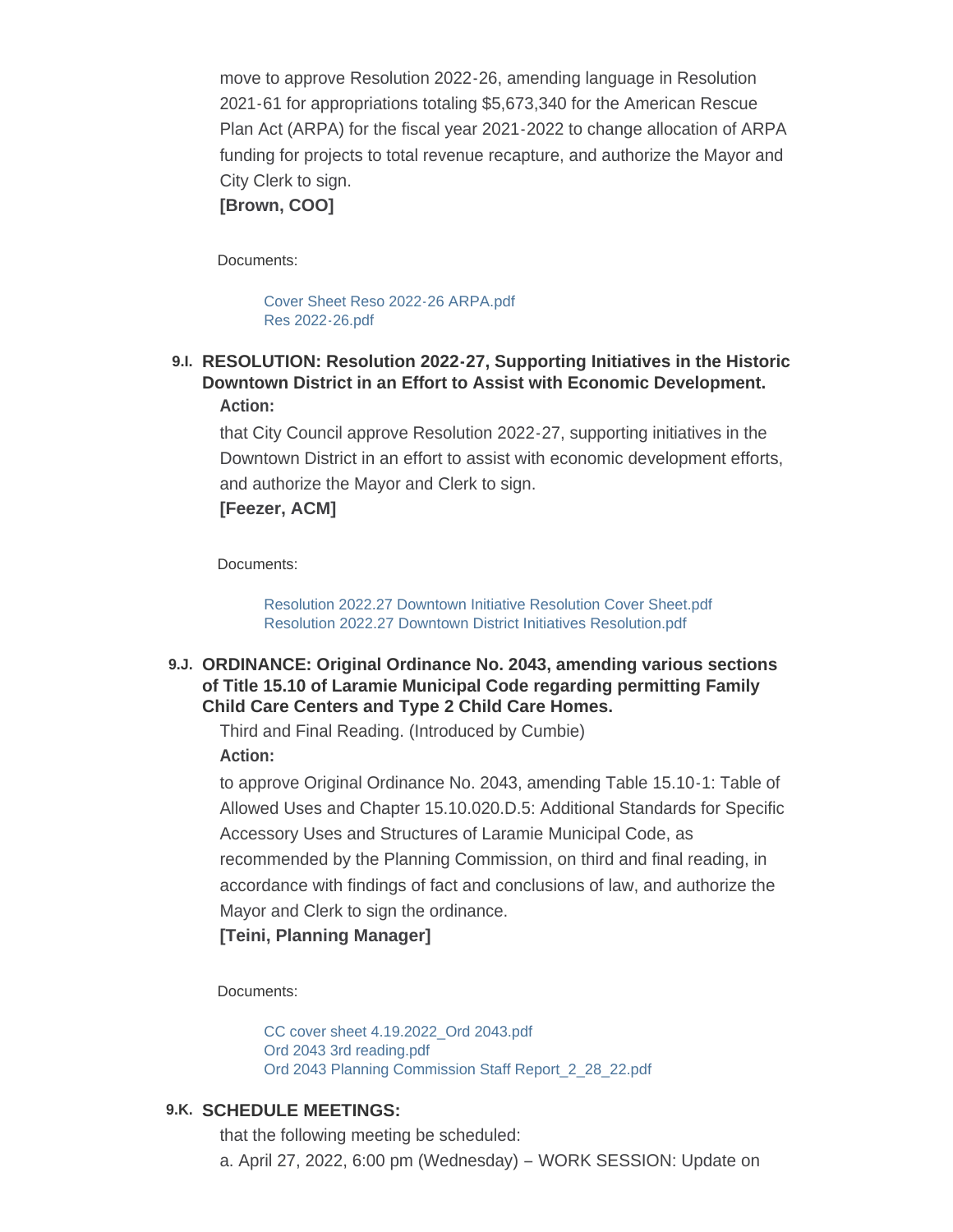Community Survey Kick Off & Operations Budget b. May 4, 2022, 6:00 pm (Wednesday) – WORK SESSION: Town/Gown Update: Campus Housing Project Planning c. May 24, 2022, 6:00 pm – WORK SESSION: Fee for Service Contract Annual Reports: LCBA and LMSA

a. April 27, 2022, 6:00 pm (Wednesday) – WORK SESSION: Update on

#### **REGULAR AGENDA 10.**

**Resolution 2022-24, Renewal of the General Purpose Optional One 11. Percent (1%) County Sales Tax (5th Penny) in Albany County [Bartholomew, CC]**

Documents:

[CoverReso5thCentRenewal 4-19-22.pdf](https://www.cityoflaramie.org/AgendaCenter/ViewFile/Item/12246?fileID=16823) [Reso 2022-24\\_a 2022 5th Penny Tax via Resolution Only.pdf](https://www.cityoflaramie.org/AgendaCenter/ViewFile/Item/12246?fileID=16826) [Reso 2022-24\\_b 2022 5th Penny Tax on Ballot.pdf](https://www.cityoflaramie.org/AgendaCenter/ViewFile/Item/12246?fileID=16827)

**PP-21-02: Indian Heights Subdivision Preliminary Plat 12. [Teini, Planning Manager]**

Documents:

[CC cover sheet 4.19.2022.pdf](https://www.cityoflaramie.org/AgendaCenter/ViewFile/Item/12219?fileID=16758) [PP-21-02 Staff Report PC.pdf](https://www.cityoflaramie.org/AgendaCenter/ViewFile/Item/12219?fileID=16759)

**Original Ordinance No. 2044, amending various sections of Title 15.10, 13. 15.12 and 15.14 of Laramie Municipal Code regarding R1, LR and RR Zoning district's dimensional standards and accessory dwelling units.**

Third and Final Reading. (Introduced by Pearce)

**[Teini, Planning Manager]**

Documents:

[Ord 2044 Cover Sheet\\_Council 4.19.22.pdf](https://www.cityoflaramie.org/AgendaCenter/ViewFile/Item/12248?fileID=16810) [Ord 2044 3rd reading.pdf](https://www.cityoflaramie.org/AgendaCenter/ViewFile/Item/12248?fileID=16811) [Ord 2044 Planning Commission Staff Report R1,LR,RR Changes\\_4\\_5\\_22.pdf](https://www.cityoflaramie.org/AgendaCenter/ViewFile/Item/12248?fileID=16812)

**Award of Bid for the 9th Street Reconstruction – Phase 2 Project 14. [Webb, PW]**

Documents:

[9th Street Ph2 Cover Sheet Construction Contract.pdf](https://www.cityoflaramie.org/AgendaCenter/ViewFile/Item/12211?fileID=16732) [9th Street Phase 2 Construction Contract.pdf](https://www.cityoflaramie.org/AgendaCenter/ViewFile/Item/12211?fileID=16733) [9th St. Public Notice .pdf](https://www.cityoflaramie.org/AgendaCenter/ViewFile/Item/12211?fileID=16734)

**Amendment #2 to the Professional Services Agreement with Sunrise 15. Engineering for Construction Services on the 9th Street Reconstruction-**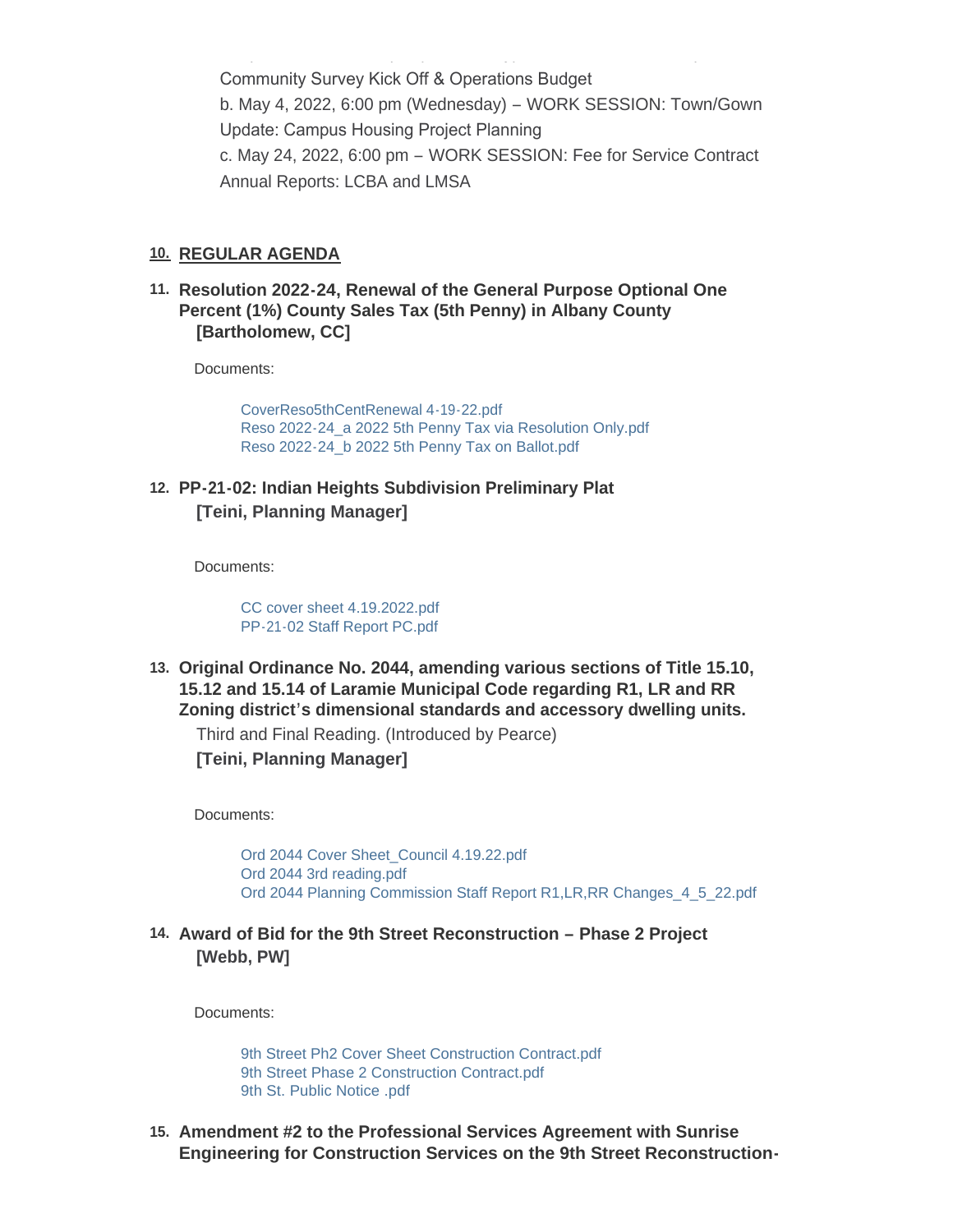## **Engineering for Construction Services on the 9th Street Reconstruction-Phase 2 Project [Webb, PW]**

Documents:

[Cover Sheet 9th Street CMCA Amendment 2.pdf](https://www.cityoflaramie.org/AgendaCenter/ViewFile/Item/12212?fileID=16735) [Agree.C-3582 Sunrise Engineering 7-6-21.pdf](https://www.cityoflaramie.org/AgendaCenter/ViewFile/Item/12212?fileID=16736) [Amend 1 9th and Cedar Street CMCA Signed.pdf](https://www.cityoflaramie.org/AgendaCenter/ViewFile/Item/12212?fileID=16737) [Amend 2 9th Street Phase 2 CMCA.pdf](https://www.cityoflaramie.org/AgendaCenter/ViewFile/Item/12212?fileID=16738)

**Award of Bid for the Optimize Drainage Ponds – 22nd Street Project 16. [Webb, PW]**

Documents:

[Cover Sheet Optimize Drainage Pond.pdf](https://www.cityoflaramie.org/AgendaCenter/ViewFile/Item/12213?fileID=16739) [Optimize Drainage Pond Night Hawk Construction Contract Not Signed.pdf](https://www.cityoflaramie.org/AgendaCenter/ViewFile/Item/12213?fileID=16740)

**Amendment #2 to the Professional Services Agreement with WOOD 17. Environment & Infrastructure Solutions, Inc. for Construction Services on the Optimize Drainage Ponds – 22nd Street Project [Webb, PW]**

Documents:

[Cover Sheet Optimize Drainage Pond Amend 2 CMCA.pdf](https://www.cityoflaramie.org/AgendaCenter/ViewFile/Item/12218?fileID=16753) [Agree.C-3566 Wood Environment and Infrastructure Solutions 5-18-21.pdf](https://www.cityoflaramie.org/AgendaCenter/ViewFile/Item/12218?fileID=16754) [Amendment01\\_Water\\_Quality\\_Addition.pdf](https://www.cityoflaramie.org/AgendaCenter/ViewFile/Item/12218?fileID=16755) [Draft CMCA Amendment 2 Not Signed .pdf](https://www.cityoflaramie.org/AgendaCenter/ViewFile/Item/12218?fileID=16756)

**Original Ordinance No. 2045, Amending Laramie Municipal Code Section 18. 10.36.020 Related to the Restrictions Regarding the Stopping, Standing or Parking of Vehicles, Trailers and Recreational Vehicles**

First Reading and Introduction. **[Webb, PW]**

Documents:

[Cover Sheet Parking 10.36.020 final.pdf](https://www.cityoflaramie.org/AgendaCenter/ViewFile/Item/12216?fileID=16833) [OO2045.pdf](https://www.cityoflaramie.org/AgendaCenter/ViewFile/Item/12216?fileID=16829) [Major Street Plan.pdf](https://www.cityoflaramie.org/AgendaCenter/ViewFile/Item/12216?fileID=16746) [Proposed No Parking Map\\_Colector\\_Arterial.pdf](https://www.cityoflaramie.org/AgendaCenter/ViewFile/Item/12216?fileID=16747) [Proposed No Parking Map\\_Colector\\_Arterial-Zoomed.pdf](https://www.cityoflaramie.org/AgendaCenter/ViewFile/Item/12216?fileID=16748) [Colored changes to 10.36.020.pdf](https://www.cityoflaramie.org/AgendaCenter/ViewFile/Item/12216?fileID=16750)

**Resolution 2022-28, Setting an Open Container Area in the Downtown 19. District** 

**[Feezer, ACM]**

Documents: